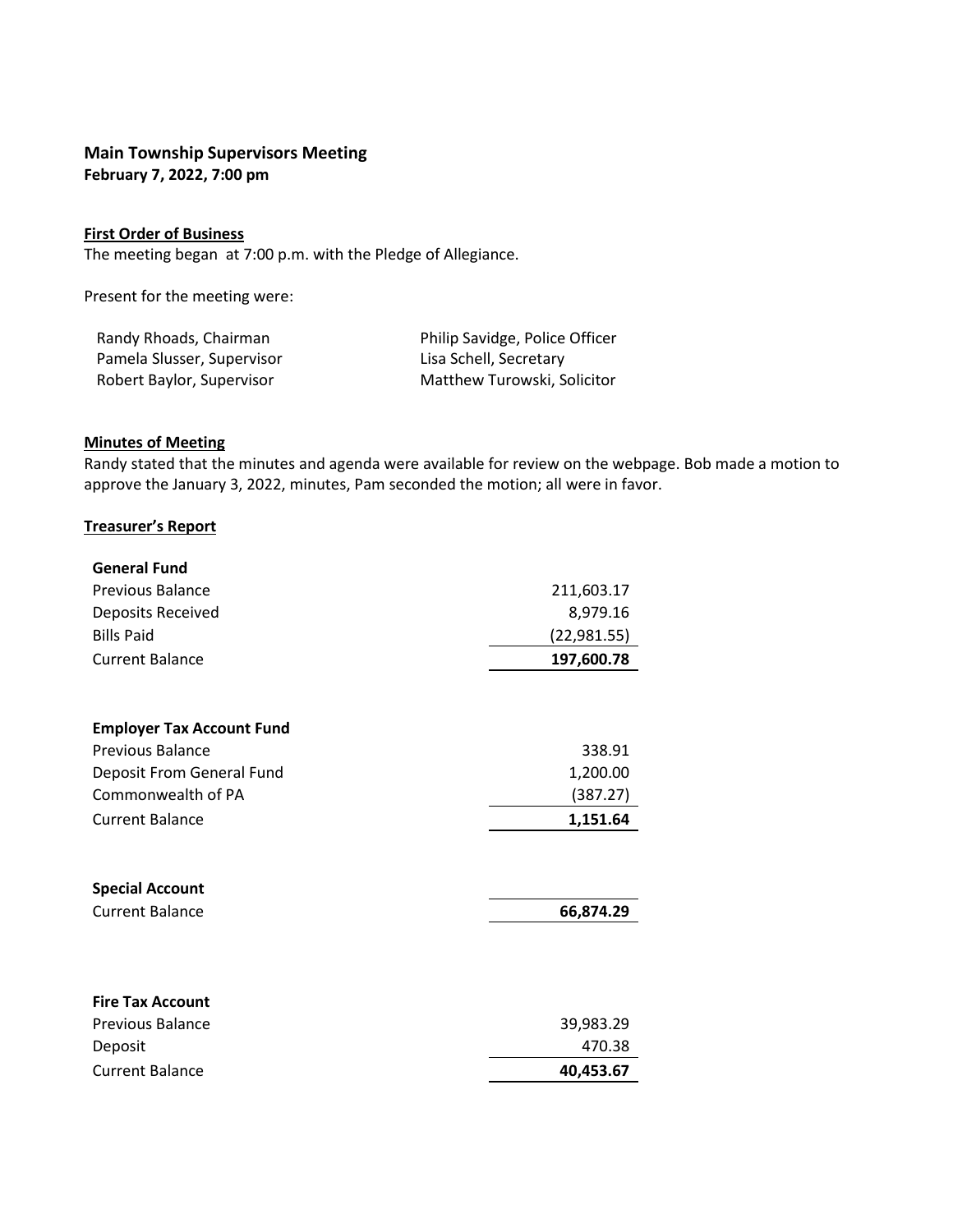| <b>State Account</b>    |      |            |
|-------------------------|------|------------|
| <b>Previous Balance</b> |      | 152,633.52 |
| Interest                |      | 32.18      |
| Cargill, Inc.           | 1647 | (1,535.24) |
| <b>Current Balance</b>  |      | 151,130.46 |

Pam made a motion to approve the January treasurer's report as read; Randy seconded the motion; all were in favor.

## **Public Comment**

Michelle Loff asked if the pipe on Church Road is still on schedule for repair in the spring. Randy stated that he is meeting with the Steve Kehoe from the state later this month to look at this year's projects and that pipe project is still on the schedule.

### **Old Business**

### **Wonderview Entrance**

Randy stated that this issue is still idle since it is not Main Township's issue or property, it is in Catawissa Township's hands.

Mr. Bodman asked if it was determined if the roads in Wonderview were turned over to the township and Randy stated that he assumes so since the township receives liquid fuel dollars for the roads. Mr. Turowski stated that normally if the roads were turned over to the township there is usually an ordinance adopted or something filed at the courthouse. Lisa stated she will look in the ordinance book, but any type of paperwork from back then may have been lost in the fire when Elsie Buehler did the work from her house.

Dave Broadt stated that he had a brief conversation with John Yohey's son about the roads and he stated that his dad did sign the roads over to the township. Dave provided John Yohey's phone number for the supervisors to contact him.

### **New Tractor**

Randy stated that the new tractor should now be in by the end of February.

### **Building Signs**

Randy stated that at last month's meeting the police mentioned about putting a sign on the building for the police and it was also suggested that a sign for the township be put on the front of the building. Randy stated that Pam looked into having the Vo-Tech students design and install the aluminum signs which would only cost between \$100 - \$300. Mr. Beamer stated that his work would be free, if not.

### **New Business**

**2021 Fire Chief Report** Dave Broadt read the 2021 Fire Chief's Report: Dispatched Incidents – 59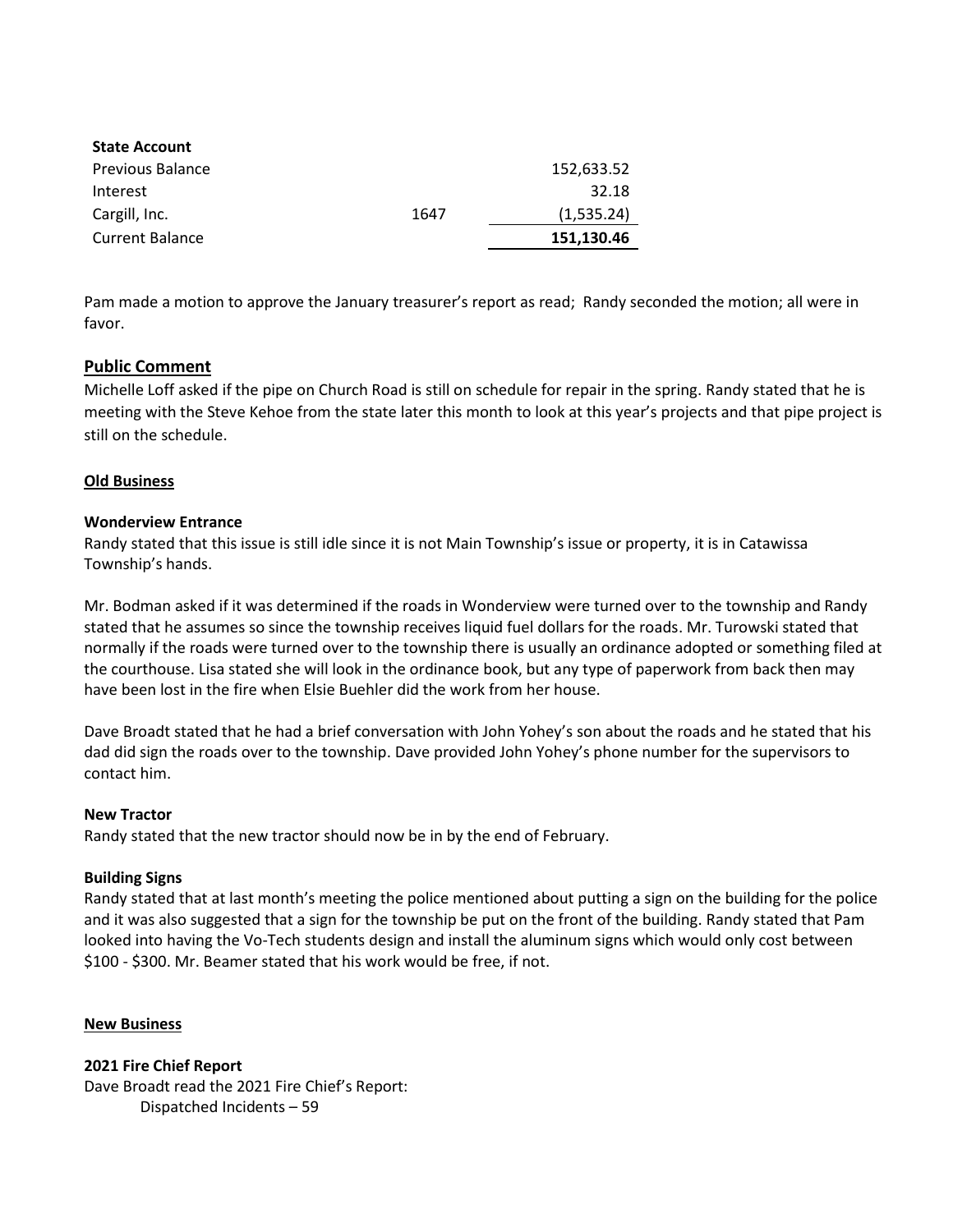Average Response Time for Fire Trucks: 5 minutes, 22 seconds Total Number of Members responding in 2021 – 31 12 Members made over 30% of the calls Total Manhours dedicated to fire company activities: 1,590.71 hours Provided Mutual aid for other companies – 31 times Received mutual aid from other companies – 2 times The full report will be posted on the township's webpage.

#### **New Building**

Randy stated that they are looking into bidding out a new pole shed building that would have 4 bays to fit the three trucks, two tractors and the police vehicle, so it completely frees up the garage in the basement. They plan to use the American Rescue Act funds for the building, and also purchase a stand-alone generator for the township building. With these changes the township building could then be used as an emergency shelter secondary to the fire hall.

They are also thinking of replacing the 30-year-old furnace in the building and will look into getting quotes.

#### **Snow Removal**

Randy stated that so far this winter they have used 90 ton of antiskid and 48 ton of salt with all the ice and storms that we have had. Mr. Bodman thanked them for doing a good job keeping up with the roads. Randy stated that he wanted to thank all the guys for all their help and thanked Cliff Orzolek for being the #1 snowplow guy.

#### **Sewage Officer Report**

Lisa stated no report was received by William Brior for the month.

### **Zoning/Construction Report**

Lisa stated no report was received from Mr. Frace for the month.

#### **Police Report**

Phil read the police activity for the month of January:

Hours- 241 Miles Driven- 1,345 Incidents - 71 Non-Traffic-0 Traffic citations-12 1 Domestic 1 Recovery of a stolen vehicle 1 traffic stop that led to a drug arrest A total of 800 incidents in 2021

Phil also stated that a gunrack was installed in the police vehicle.

Phil then also wanted to address the issue that someone had with the police working on Sundays. He stated that just in the past month they responded to one suicide, one stolen vehicle and a domestic incident all on a Sunday. He stated that the officers work when they can and would happily talk to anyone if they have concerns.